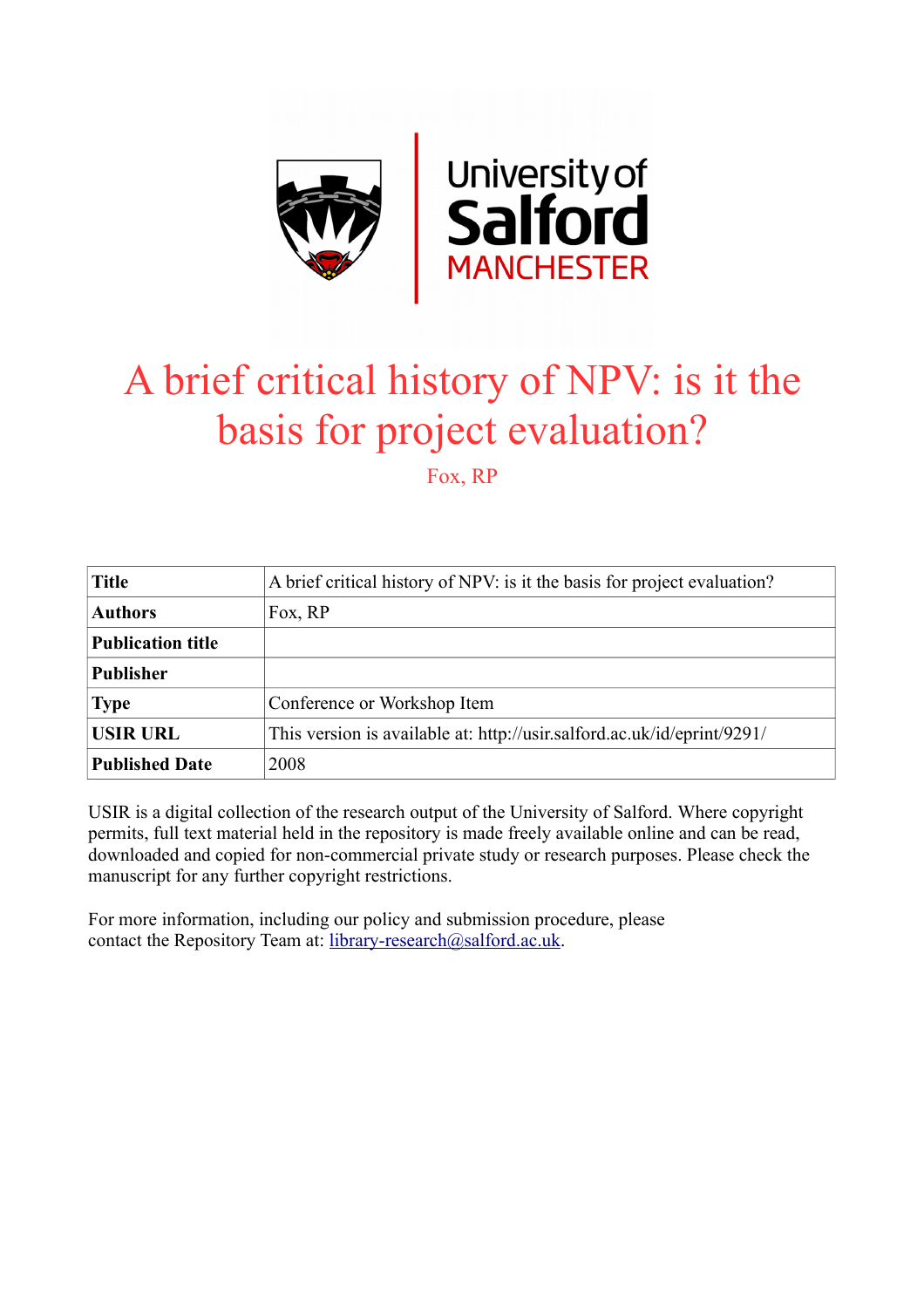# **A brief critical history of NPV**

Roland Fox

Senior Lecturer in Finance

Salford Business School

Salford University.

M5 4WT

UK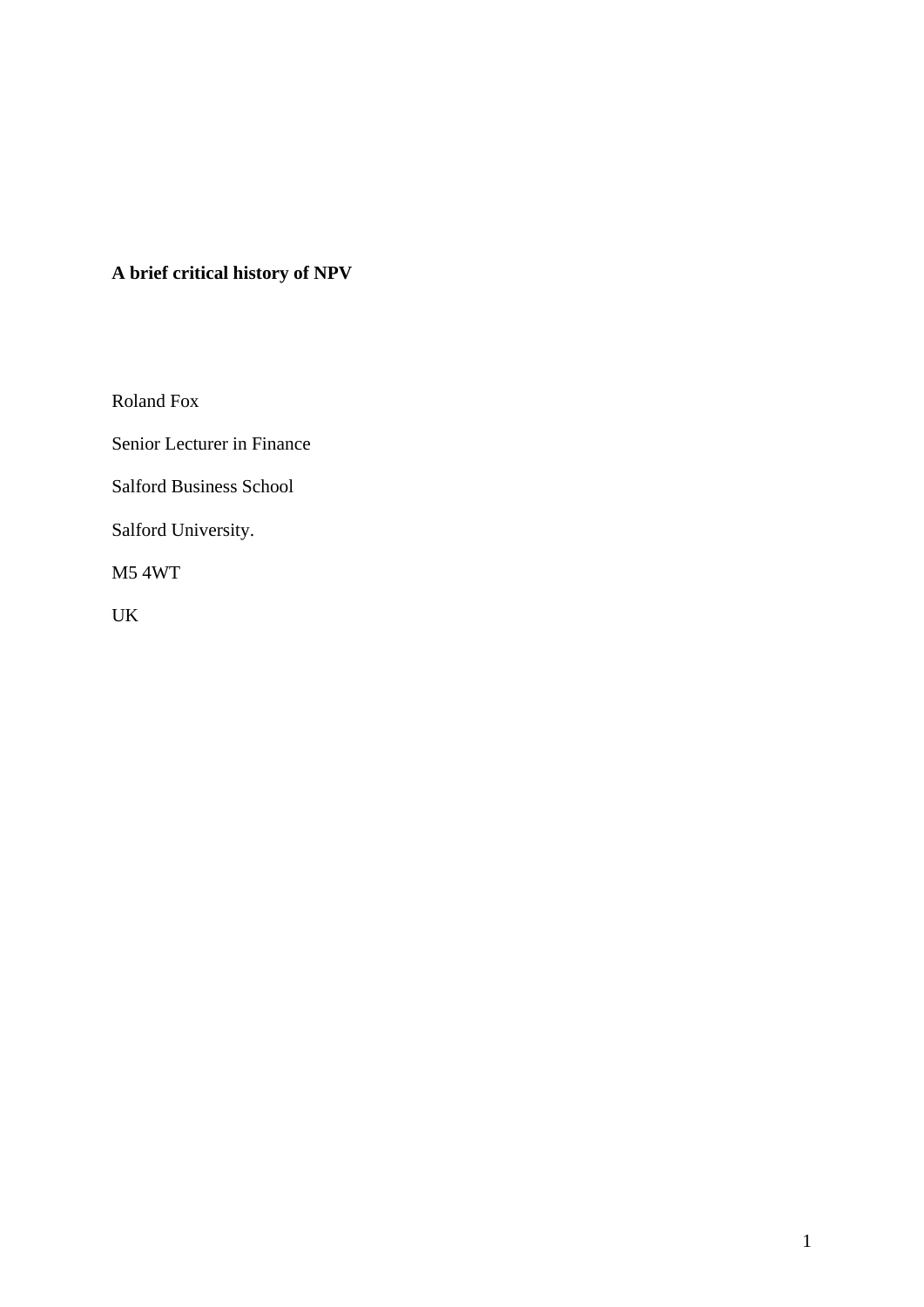# **A brief critical history of NPV**

## **Abstract**

The rationale for using NPV for project evaluation appears weaker than ever. Authoritative texts in attempting to extend NPV by the inclusion of options, strategy and games far from enriching the model present evermore loosely argued rationales that are becoming contradictory. A brief review helps to understand how this state of affairs has arisen and how future analysis might develop.

As an addendum and in part an explanation of the current state of affairs it is interesting to note that this subject has a very limited outlet. As a critique of the attempt in textbooks to present an overall account of project valuation, this paper is seen by educational journals as dealing with content and therefore not educational and by content journals as not extending the boundaries and therefore not contributing. As a result, out of date and decidedly loose accounts of valuation are allowed to survive without comment.

KEYWORDS: Discount Cash Flow, Net Present Value, Real Options, Strategy, Textbooks.

## **1. Introduction**

.

This paper argues that the 'grand narrative' of valuation in finance textbooks is producing a normative structure of growing inconsistency<sup>[1](#page-15-0)</sup>. The brief review offered here shows a failing to formally acknowledge the inherent incompleteness of valuation models in favor of presenting a grand theory of valuation. This is despite ample evidence at a theoretical and applied level to the contrary. The argument here lies strictly within the economics based axiomatic structure – it is within this formalism that accounts are becoming confused; behavioral and organizational axioms (Cooper 1975) are part of a separate debate not addressed here. The outcome of the adherence to NPV is that accounting processes are in danger of being seen as increasingly irrelevant to business.

The first part reviews the current state of capital budgeting analysis; the role of NPV is then reviewed in relation to the alternative accounts founded upon financial economics, options and strategy. Finally the possibility of a more inclusive approach is assessed. The long standing critique based on

#### **Fragmented explanations of capital budgeting**

Textbooks represent the conduit from academia to practitioners; its statements serve to guide future practice and acts as a reference point. With regard to capital budgeting, the predominant paradigm in undergraduate texts is that of financial economics.

There has for long been considerable equivocation in the treatment of project valuation in textbooks, as a typical example, Bodie and Merton comment with respect to project valuation that "none of the rules are as universally applicable as the NPV rule" (Bodie and Merton, 2000, p. 113) only to end their book with "firms can almost always wait before making their initial outlay… conventional NPV understates the value of the project because it ignores the option's time value" (Bodie and Merton, 2000, p. 453). Most authoritative texts follow a similar path. A recent text asserts that 'the concepts of present value and net present value can easily be applied to any investment, such as the construction of a new factory, the launch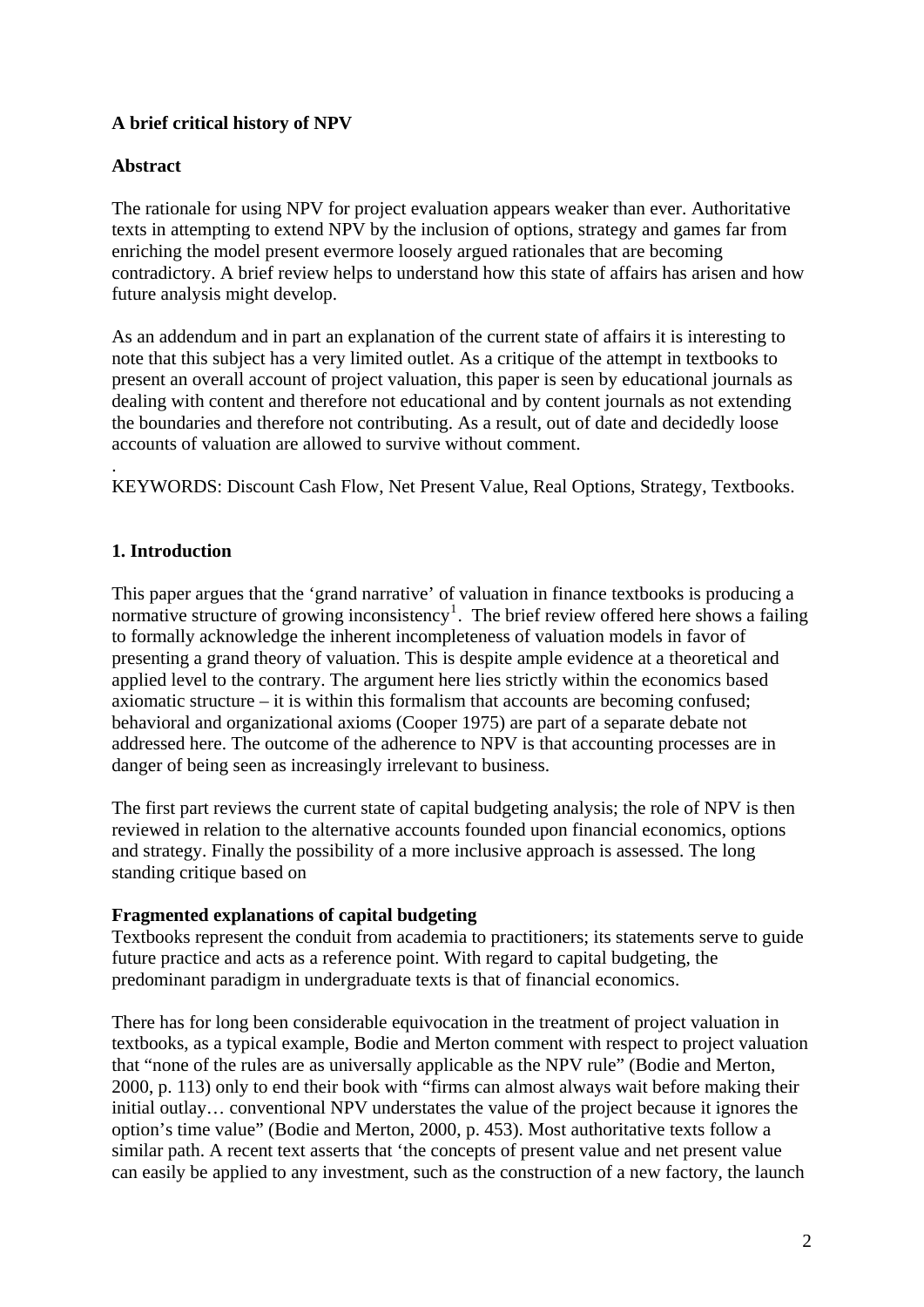of a new product, the takeover of a competing company or any other asset' (Vernimmen et al, 2005, p. 97) only to introduce options later in bold 'the conventional approach to investment decisions ignores a key feature of many investment projects: flexibility' (Vernimmen et al, 2005, p. 373) and then argues that with respect to the real options: 'Their main advantage is that they force users to reason 'outside the box' and come up with new ideas' (Vernimmen et al, 2005, p. 382). In looking at multinational capital budgeting Levi (2009 p. 436 et seq) offers NPV as the only solution with a project example predicting results 10 years ahead despite long standing evidence that firms do not plan more than 3 or 4 years (Scapens et al., 1982; Arnold and Hatzopolous, 2000). Strategy and its more formal counterpart, game theory, generally does not appear in formal accounts of valuation but its significance is outlined by Grenadier as follows: 'A feature that the vast majority of real options articles have in common is the lack of strategic interaction across option holders. Investment (exercise) strategies are formulated in isolation, without regard to the potential impact of other firms' exercise strategies… To understand investment in industries with competitive pressure, a game-theoretic analysis of equilibrium is essential.' (Grenadier, 2002, p. 691). Thus from the highly specific NPV model we learn that its result is almost always wrong and in addition that options do not provide an easy "fix".

For the accountant who is tasked in practice with valuing individual projects, the situation is one of confusion. Indeed the comment by Dickerson shortly before the major theoretical developments in valuation still seems apt today namely: 'When we consider the limitations of the theory of capital budgeting it is not surprising that much of the actual decision making in industry is the result of guesswork and subjective assessment rather than calculation' (Dickerson, 1963, p. 58). A more recent equivalent includes options as part of an informal subjective analysis and suggests suitable projects as "ones that their gut feelings tell them deserve funding despite what the DCF numbers suggest" (van Putten and MacMillan, 2004, p. 141). Surveys confirm that analysis is an ill defined amalgam of financial and non financial techniques (Ryan and Ryan, 2002; Arnold and Hatzopolous, 2000; Abdel-Kader and Dugdale, 1998; Bhimani and Langfield-Smith, 2007). This is often presented as evidence of a gap between theory and practice, yet in looking at the pronouncements of texts one might well argue that it is practice trying to make sense of disparate theories.

#### **The financial economic model**

The long list of Nobel prizes and the wide scope of the analysis, from shareholder to investment, and its use of mathematical models offering an attractive precision to the analysis make this analysis the dominant paradigm in texts. Asset pricing is defined as follows: 'Asset pricing theory all stems from one simple concept… price equals expected discounted payoff' (Cochrane, 2001: p. xii). That asset pricing theory applies to projects and firms as projects is stated succinctly by Merton: 'An asset is defined as a production technology which is a probability distribution for cash flow … Each firm in the model is assumed to invest in a single asset and to issue one class of securities, called equity ... any 'real' firms holding more than one type of asset will be priced as if it held a portfolio of 'firms' … Hence the term 'firm' and asset can be used interchangeably' (Merton, 1973, p. 870). Clearly the representation is something of an approximation, the argument is that it is nevertheless sufficient for valuation purposes: 'The proponents of the model (CAPM) who agree with the theoretical objections, but who argue that the capital market operates 'as if' these assumptions were satisfied, are themselves not beyond criticism… Nonetheless, the model is still used because it is an equilibrium model which provides a strong specification of the relationship among asset yields that is easily interpreted, and the empirical evidence suggests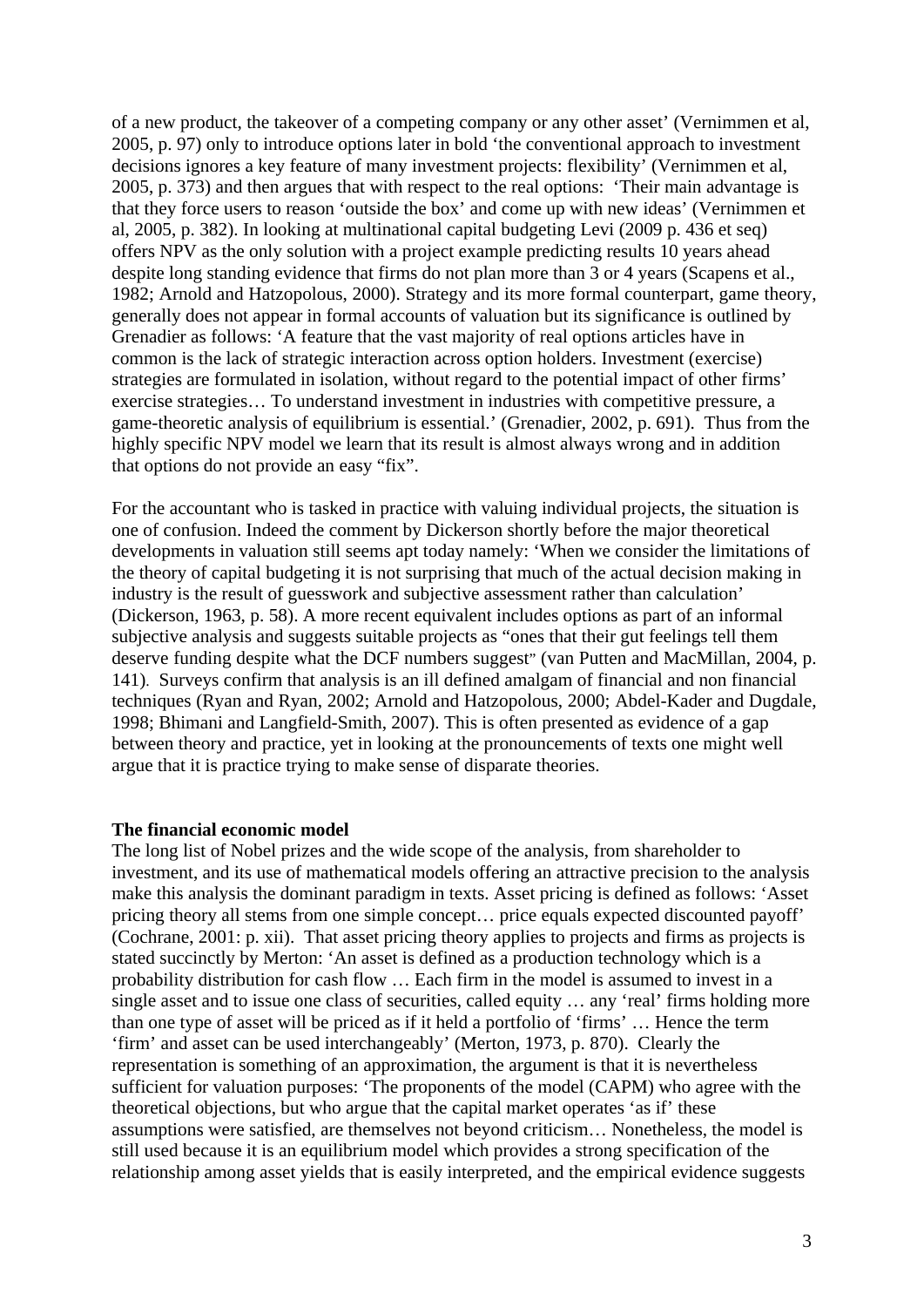that it does explain a significant fraction of the variation in asset returns.' (brackets added).' (Merton 1973).

The impressive sweep of the analysis: from personal consumption/ investment decisions to the role of the market as financial intermediation, through to project or firm cost of capital to asset valuation is particularly attractive to the accountant. It provides a stewardship based link between investor or shareholder preferences and project appraisal via separation theorem. Thus the accountant, as auditor, can argue in theory at least that discounting using the CAPM rate maximizes shareholder value. That there are a host of measurement problems (e.g. Haugen, 2001, p. 251) and surveys report that the full CAPM version is generally not carried out in practice and that alternative practical models despite advocacy dating back to the 1960's remain popular (e.g. Ryan and Ryan, 2001; Arnold and Hatzopolous, 2000) has left the model largely untouched as an account of asset valuation. Cochrane cites the problem as being: 'Asset pricing theory shares the positive versus normative tension present in the rest of economics. Does it describe the way the world *does* work, or the way the world *should* work.' (author's italics 2001, p.xii). It appears that the tension between the normative and the positive is almost non existent, the normative predominates. Thus the view has been for many years that the 'gap' between theory and practice would be bridged by practice adopting theory (Arnold and Hatzopolous, 2000).

The financial economic paradigm is really the bringing together of finance and economics two separate strands. The finance element has a much longer history based as it is on actuarial formulae. The original formulae were published in the 1600's. Surprisingly, the early sources even included continuous discounting (Lewin, 1981). For centuries these formulae were used for borrowing and lending or in the language of the financial economist to value "financial assets" of near certain cash flows with a single risk of default. The suggestion that the formulae should be the basis of project evaluation is generally credited in the modern era to Dean (1951) who refers to 'discounting the stream of capital earnings to take account of the diminishing value of distant earnings… discounting has practical importance when there are distinctive time patterns of income streams of different assets and when the discount rate (logically the firm's cost of capital) is high, for example 15% or 20%' (Dean, 1951, p. 22). It is described as essentially a practical tool that is occasionally of use. Interestingly, he also refers to the concept of real options when stating 'Another widely used standard for choosing among investments is postponability… many companies use postponability as a screen to reject projects that can be deferred.' (Dean, 1951, p. 27). In this writing NPV appears to be supporting a valuation problem that is seen as not being wholly or adequately defined by NPV itself – it did not have a normative role. The apparent gap between present value techniques and practice really began with the view that businessmen were unsophisticated, Christenson (1955) for example published tables his rationale being that: "The past reluctance of businessmen to use the present value concept in allocating capital resources may have had a variety of causes. Many may have been discouraged by the apparent complexity of the mathematics involved. Others no doubt felt that the added refinement of technique was not justified in view of the rough estimates to which the techniques are applied." (p.666) – the hidden assumption being that present value was an adequate modeling of the problem, an assumption not made by Dean. Stonehill and Nathanson, (1968) make clearer link with the old rationale in their survey of 110 multinationals:

"Most of the corporations which were interviewed indicated that they separated capital requests into various categories similar to those originally described by Joel Dean. Financial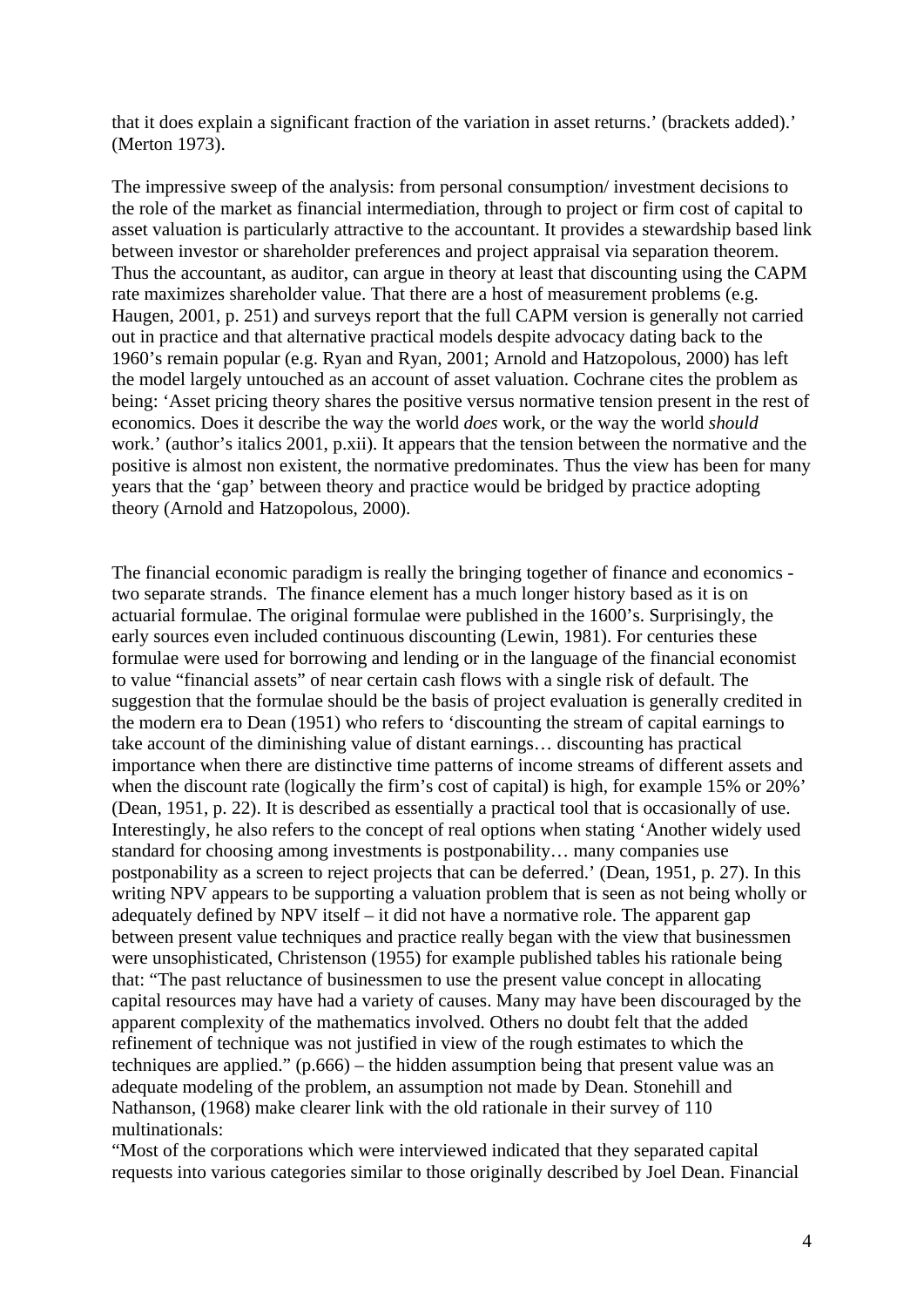investment criteria were used most often in evaluating relatively small cost-saving projects, replacement projects, and other projects which would fall under the purview of local managers. For relatively large or strategic investments, however, financial investment criteria were used only as a rough screening device to prevent obviously unprofitable projects from wasting the time of the board of directors."(Stonehill and Nathanson, 1968, p.40). Despite the evidence that more is needed for strategic analysis they later suggest that: "In a general equilibrium model we could rank all projects by their contribution to net present value and all sources of funds, foreign and domestic, by increasing cost to the firm. The decision rule would then be to accept all projects and use all sources of funds until the marginal cost of capital had risen to the point where acceptance of another project would show a negative net present value if its incremental returns were discounted by the marginal cost of capital." (Stonehill and Nathanson, 1968, p.42), in effect what subsequently became the prevailing orthodoxy. Over the next 40 years, discounting became ever more stridently advocated. For example, Ross et al (1993 p. 159) state that: 'To summarize, the payback period is not the same as the NPV rule and is therefore conceptually wrong …After this course you would do your company a disservice if you ever used the payback period instead of the NPV when you had a choice' little wonder that in an increasingly litigious environment firms seem ever more eager to tick the NPV box (Arnold and Hatzopolous, 2000; van Cauwenbergh et al, 1996). Although originally posed as one practical suggestion amongst others by Dean, the subsequent enthusiasm of Ross et al is explained by its centrality in financial economic theory. In scope it has the feel of a theory of everything as it is applied to all cash flows in whatever context for whatever "asset".

Successive surveys (Ryan and Ryan, 2002; Arnold and Hatzopolous, 2000) appear to show that practice is indeed changing to the DCF approach. The tone of the articles reflects the dominance of the NPV approach. For instance Arnold and Hatzopolous (2000, p. 622) observe that:

'The survey results indicate that UK corporations have increasingly adopted prescribed textbook financial analysis…only a small minority do not make use of discounted cash flows… However, managers continue to use simpler rules-of-thumb techniques… The older approaches have numerous endearing qualities which modern techniques seem unable to provide.'

The shortcomings of NPV can be inferred from the persistence of alternative techniques in surveys and also indirectly in surveys of option usage (Busby and Pitts, 1997; Verbeeten, 2006). It seems clear that in practice industry has not changed greatly from the 1968 survey by Stonehill and Nathanson. NPV does not suite higher level decisions, Carr and Tompkins' (1998) international sample of car component suppliers report that 100% of the US sample used DCF but only 50% used DCF for 'strategic' decisions. Similarly, Abdel Kader and Dugdale (1998) list a wide variety of other strategic and market factors that are seen by practitioners as being of equal or more importance than DCF in practice.

There has also been a noticeable dearth of articles that are actual DCF case studies in the same vein as the literature on ABC costing - as an example of another academic based advocated approach (e.g. Cardinaels et al, 2004; Major and Hopper 2005). Recently, Miller and O'Leary (2007, p. 3) noted that: 'Even today, we know remarkably little about how capital budgeting practices are devised and made operable in particular contexts… it is as if such issues have 'fallen between the gaps' that separate the distinct yet related literatures of accounting, finance and strategy' – a remarkable statement given that it is some 50 years after the Christenson article first noted that businessman seemed reluctant.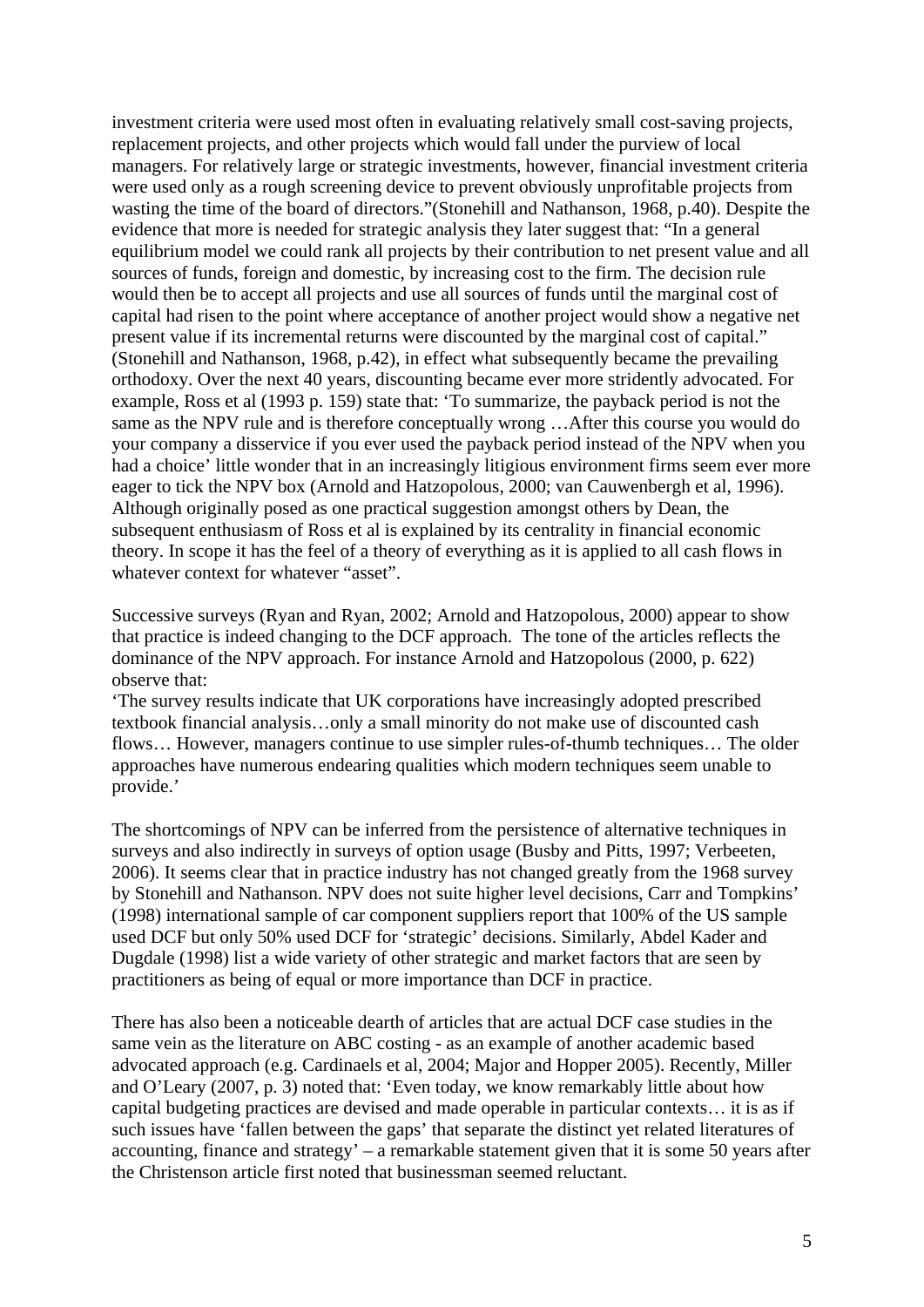The persistence of financial economics as the principal paradigm for financial valuation of projects is something of a mystery. Over 50 years of evidence that it is an insufficient model in practice is apparently not enough to persuade many academics that a revision is needed. Cochrane's answer explains the value of the discount model as follows: "we can also decide that the *world* is wrong, that some assets are "mispriced" and present trading opportunities for the shrewd investor. This latter use of asset pricing theory accounts for much of its popularity and practical application" and with regard to capital budgeting: "We can apply the theory to establish what the prices of these claims *should* be as well; the answers are important guides to public and private decisions" (pxiii). This is little more than academic hubris on an embarrassing scale.

Despite decades of criticism from organizational and behavioral academics (e.g. Scapens, 2006) it is only the more formal options analysis that is acknowledged in authoritative texts as a significant variation to the NPV rationale.

#### **The options approach**

Real options analysis has in many ways followed the same route as DCF in that it too is a valuation formula developed in the financial markets that has been applied to investments (Myers, 1976). The now well known critique that DCF does not include contingent decisions (Dixit and Pyndyck, 1994) is illustrated by simple real options in almost all corporate finance texts. Yet curiously it has not led to a rethink of the NPV model itself, but rather it is seen as a development. In their classic paper Brennan and Schwartz (1985) initially in relation to mining and other natural resource projects claim that: 'It is shown that techniques of continuous time arbitrage and stochastic control theory may be used to value such projects but also to determine the optimal policies for developing, managing and abandoning them. The approach may be adapted to a wide variety of contexts outside the natural resource sector where uncertainty about future project revenues is a paramount concern.'(p. 135). Some 20 years and nearly 1,000 papers later and there is still a search for 'killer apps' Triantis (2006, p. 76).

Part of the problem was indirectly identified 10 years earlier by Merton (1998) in his Nobel acceptance paper, addressing the practical application of options he refers to papers looking at 'options within project investment' (p.339) that are mainly non technical. Human judgment in relation to options has a long history, it has to be remembered that the options market survived on the NYSE without the aid of the formula for over 30 years prior to the B-S model (Franklin and Marshall, 1958). Also, as Cochrane bluntly observes "Real options in particular – the option to build a factory in a particular location – are not based on a tradable underlying security, so the logic of options does not apply' (2001, p.325) - the reference being presumably to market logic.

The impact on practice appears slight. Some 12 years after Myers's original paper, the following is reported from a survey of finance officers: 'Most respondents could recall an example of a real option with which they had dealt, and in about half the cases the option had been necessary for the associated investment to be sanctioned. Few firms have procedures to assess real options in advance. Real options may not always be desirable since, in the eyes of at least some respondents, they can reduce organizational commitment to a project. Very few decision-makers seemed to be aware of real option research but, mostly, their intuitions agreed with the qualitative prescriptions of such work.' (Busby and Pitts, 1997, p. 169). More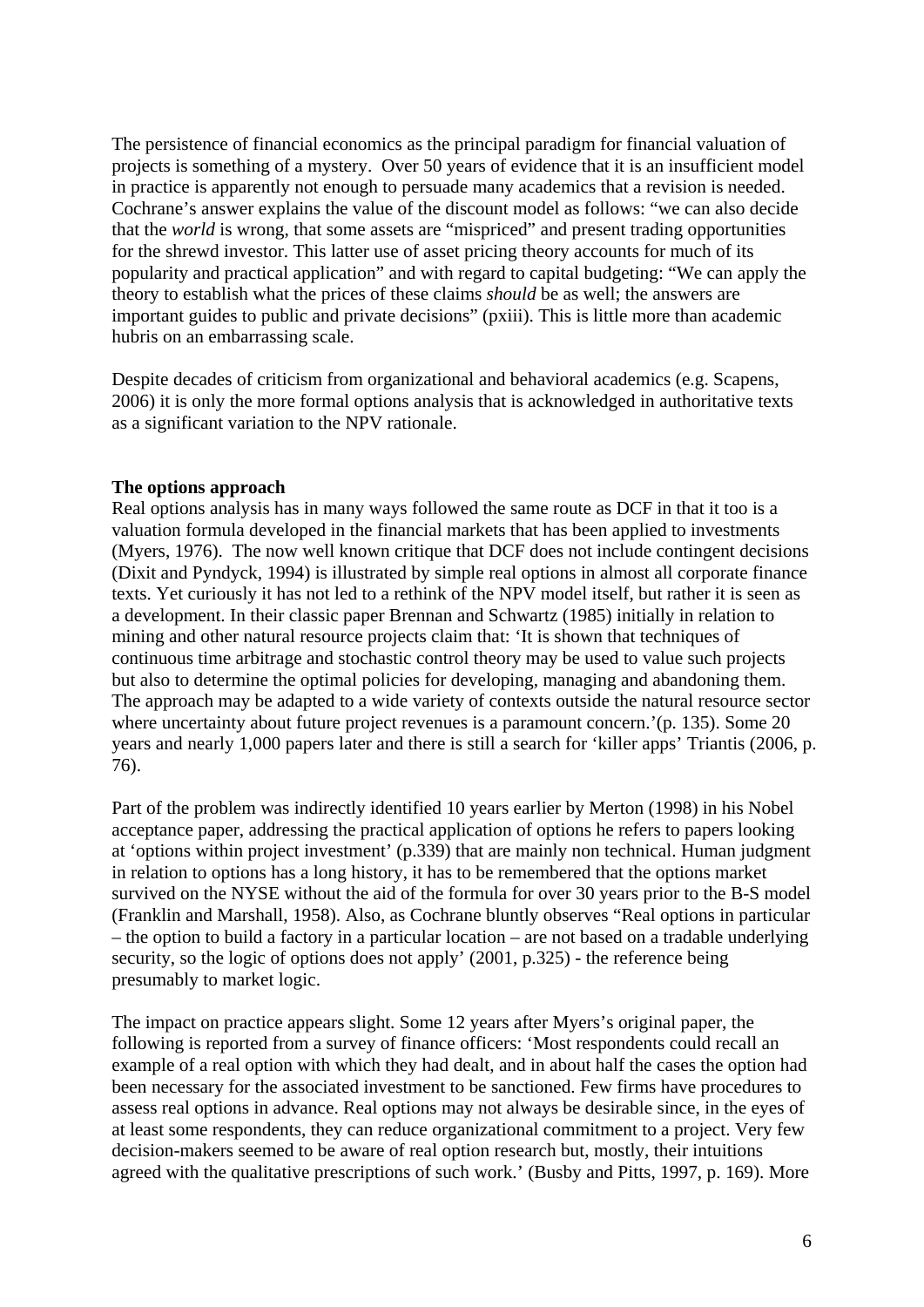recently, Triantis (2005) suggests a usage rate among major corporations as low as a possible 10% with concern about the rigor of the analysis. Thus the original notion that options would be a useful tool for practice has over the years not amounted to wide adoption in practice.

Is seems doubtful that even a simplified options approach as illustrated in textbooks will ever have practical currency. Even the simplest methodologies - a lattice and risk adjusted probabilities (e.g. Broyles, 2003) have difficulties. The original model illustrated by Magee (1964) shows, if nothing else, the complexities of any lattice approach that attempts to model contingent decisions – subsequent attempts fare little better (e.g. that article in strategic book). The process is always vulnerable to becoming a 'bushy mess' (Raiffa, 1967, p 239 et seq.) which has to be simplified to model an actual situation. Given this particular problem with contingent decisions, the failure of papers to use anything other than very simple lattices avoids a known problem in using this technique.

But in many ways the most damaging criticism of options is that for projects in an interactive environment the analysis is conceptually wrong (Grenadier, 2006; Brennan and Trigeorgis, 2000), for that a strategic view is needed.

#### **Valuation and strategy**

From the outset of the real options advocacy the wider perspective has been acknowledged. Thus in 1984 Myers observed in his conclusion that: 'I believe the most promising line of research is to try to use option pricing theory to model the time-series interactions between investments. Both sides could make a conscious effort to reconcile financial and strategic analysis. Although complete reconciliation will rarely be possible, the attempt should uncover hidden assumptions and bring a generally deeper understanding of strategic choices. The gap may remain, but with better analysis on either side of it.' (Myers, 1984, p.136)

Although the financial literature has attempted to model options *and* strategy, the results are varied with no clear synthesis (e.g. Joaquin and Butler, 2000; Ziegler, 2004; Pawlina and Kort, 2006; Gamba and Micalizzi, 2007). These papers abandon formal modeling making the criteria for any form of synthesis seem unclear and a collection of models may be all that can be hoped for. The negative implications for DCF type modeling when strategy is significant are hard to avoid. Myers attempts a reconciliation as follows: 'Smart managers apply the following check. They know that all projects have zero PV in long-run competitive equilibrium. Therefore, a positive NPV must be explained by a short-run deviation from equilibrium or by some permanent competitive advantage. If neither explanation applies, the positive NPV is suspect….smart managers do not accept positive (or negative) NPVs unless they can explain them. Strategic planning may serve to implement this check. Strategic analyses look for market opportunities — deviations from equilibrium — and try to identify the firms' competitive advantages. … No need to calculate the investment's NPV: the manager knows in advance that NPV is positive.' (Myers, 1984, p. 130) - a view that comes close to negating the value of any formal analysis when strategy is significant. This observation has been translated into textbooks as 'If you can't identify the reason a project has a positive projected NPV, then its actual NPV will probably not be positive ... Positive NPV projects don't just happen – they result from hard work to develop some competitive advantage' (Brigham and Erhardt, 2005, p. 361). A similar sentiment is expressed by a respondent in a recent survey of practitioners: '*. . .* before we went ahead and made a deal with a negative NPV  $\ldots$  we would need to be reasonably sure that the NPV, taking into account the softer variables, would end up as positive. We quantify as far as we can: if the financial case doesn't stand we have to look at the better broader strategic reasons, why we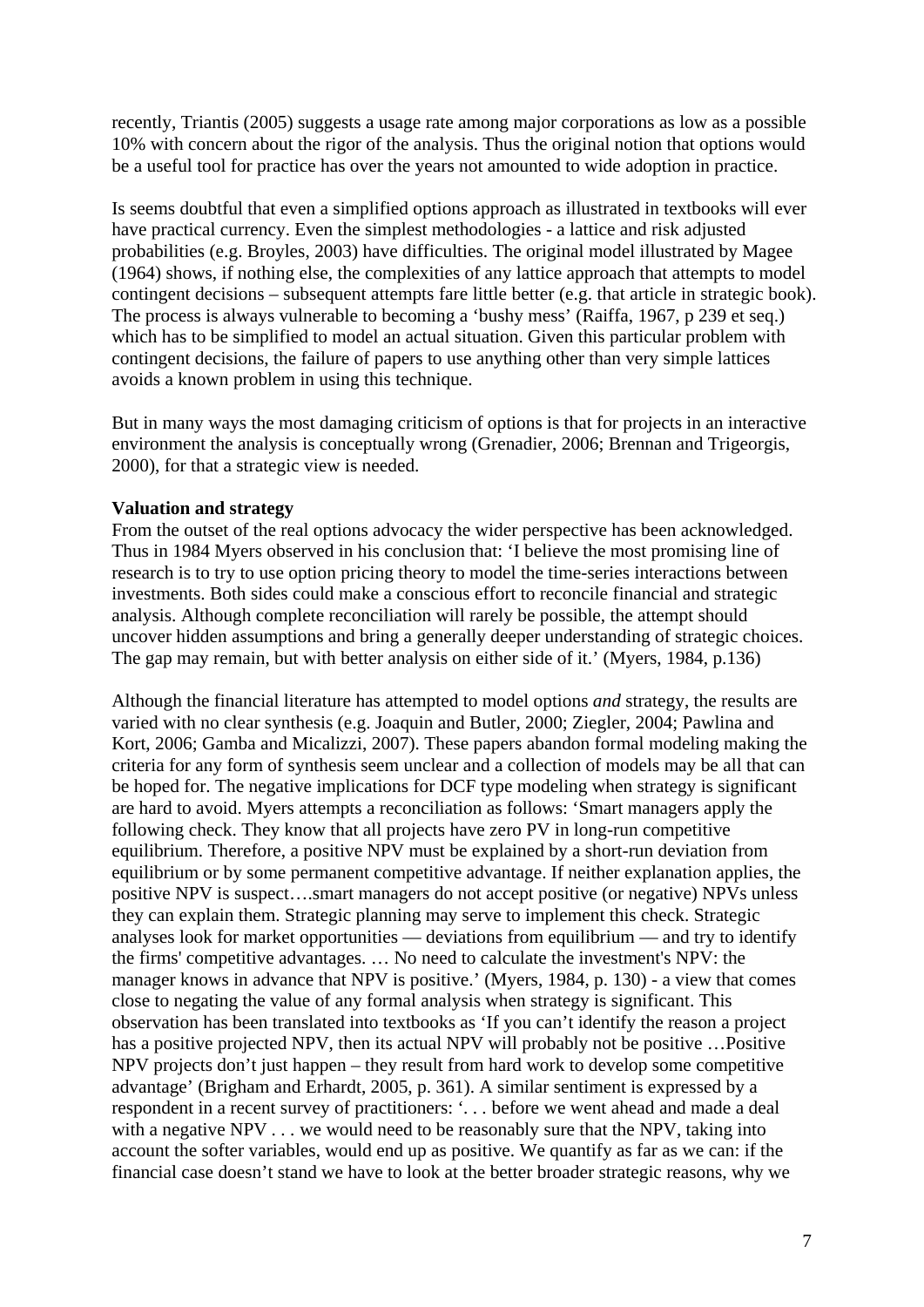would do something. In general we are driven by the strategic imperatives. We do quantify things. If the quantification gives us a wrong answer then we look again at the strategy. It is possible that we would not do something that appeared to be strategically desirable if it simply could not be made to work financially, but the main driver is strategic.' (Bhimani and Langfield-Smith, 2007, p. 17). DCF (or NPV) appears to be serving as little more than a footnote to decisions that are guided by strategy and business decisions.

 The strategic literature is of course a separate cognate discipline that does not really share the same perspective as finance or economics. The reaction to the DCF approach seems uniquely hostile, contributors challenge the basic model with an enviable freedom: 'Effective investment decision taking is the essence of the strategist's job. The strategic plan should be a guide-line for those decisions as they arise and an aggregation of such decisions. And yet, many so called long-range plans are produced under the aegis of a senior accountant. Many so-called corporate planners report to a finance director. Many so-called strategic plans are really just annual budgets with the handle turned five, or even ten, times instead of just once. Many businesses let their accountant have the final say on strategic investment proposals. But the accountant is, by definition, the wrong man to carry these responsibilities. The very principles on which the accounting profession is based are, and are intended to be, inhibiting to the creative strategist. The accountant's professional role is to report to the shareholders on how management has discharged its responsibilities for the use of the funds under its control. To do this the profession has evolved certain basic concepts which enjoy universal agreement, if not international application. Such considerations as conservatism and prudence, whilst absolutely essential when reporting on a past period, can be completely stultifying when applied to the future with all its attendant unknowns.' (Pearson, 1986, p. 18 et seq). A more conciliatory attempt was made by Reimann (1990, p. 64): 'My basic suggestion is that corporate planners consider abandoning the common practice of adjusting the hurdle rates of individual businesses for differences in risk. …In the majority of business units, risk differences tend to be quite modest. For these 'normal' businesses, the problematic risk adjustment can safely be eliminated. In those instances where the risks of individual businesses or projects are likely to be exceptional, the differences can be reflected (at least approximately) with multiple scenario projections of future cash flows. For special situations like a new, high risk business venture it may be wise not to rely on traditional DCF approaches at all. The important thing to remember is that the careful projection of cash flow patterns will have a far greater impact on accurate valuation than trying to fine tune the hurdle rates to be used in discounting these cash flows.' Both these views appear to reject even the concept of valuing a project as the basis for decision making. What DCF encapsulates as a stochastic process is the subject of detailed modeling in strategy and regarded as an end in itself (e.g. Huss and Honton, 1987; Blanning and Reinig, 1998; Geurts et al, 2007; O'Brien et al, 2007).

Real options have received a warmer reception in the strategy literature with some attempt to integrate with strategy: 'The event tree (lattice) framework for structuring real options analysis seems to come closer to the actual needs of managers than do the more sophisticated valuation techniques. … unlike NPV analysis, the real options perspective assumes managers can intervene in ways that add value over time… Scenario planning and real option analysis focus managers' attention on very different aspects of investment decision making under uncertainty. … On the one hand, scenario planning strives to articulate rich, descriptive scenarios that can help managers devise strategies to address uncertainties and exploit opportunities that may not have been recognized by more mechanistic planning models…On the other hand, real option theory has a quantitative orientation….Despite the economic rigor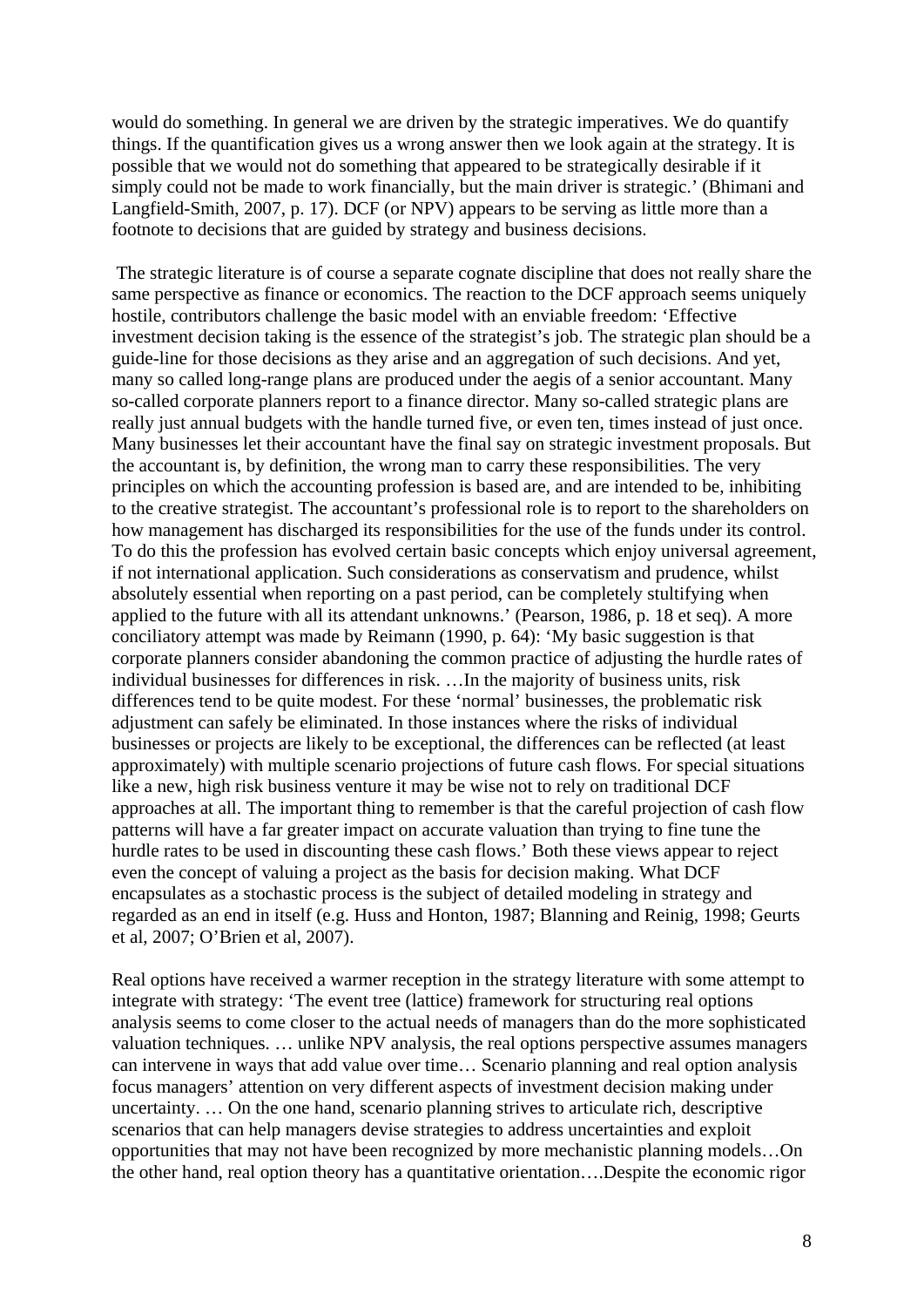and feeling of assuredness that is associated with 'seeing the numbers', real options valuation can be problematic and imprecise. Our response is to advocate a qualitative approach to evaluating real options and their potential payoffs.' (Miller and Waller, 2003, p. 99) Thus it is seen as much more manager and decision friendly than DCF and thereby takes little from the DCF formulation.

Another source of strategic considerations is the management accounting literature. Here, strategic management accounting has taken a broader view of the business process using such concepts as value chain analysis, market and competitor analysis, attribute driver analysis and balanced scorecard (Carr and Tomkins, 1996; Roslender and Hart, 2003; Simmonds, 1981, Kaplan and Norton, 1996). Sourced as it is in the management accounting literature there is an emphasis on organizational performance management and control. Whether a similar set of concepts can be broadly adapted to the decision making and strategy formulation required for individual investments is something of an open question but it would once again be a move away from formal modeling.

In sum, the strategic approach to projects shows little communality, has an unclear link to other valuation concepts of options and NPV and even questions the link between strategy and valuation.

#### **Is a grand narrative possible?**

The wide advocacy of NPV is based almost entirely on the economic normative model. In this sense NPV can be presented as a kind of "grand narrative" applicable to all projects. By implication the wealth of evidence testifying to the shortcomings of NPV is most often seen as inadequacies of practice. The problem is the assumed irrelevance of context in economic analysis. From the aggregated level of the market or economy the contingent variables of one company, will be offset by another thus washing out the effect. Options is one such set of variables; though significant at individual level, from a market perspective, the ability of one company to switch into a project or delay as opposed to another company starting the project later is not significant. Justification at market level offered by Merton (1973) is not a justification at individual level. Merton makes this clear in saying that it is "as if" the CAPM/NPV assumptions were satisfied from a market perspective but does not address the firm perspective. An analogous argument can be made for marginal cost and marginal revenue curves, here again the analysis is very much "as if" firms could be modeled like this though it is even more difficult to measure and hence is no prescription for practice. The message of options and strategy is not as is presented that the process can be refined but rather that the NPV approximation is not adequate at firm level.

 Perhaps the closest to admitting that the overall valuation problem in finance is not a cohesive whole in the financial literature is by Brennan and Trigeorgis who offer the following overview: "It is useful to distinguish three stages in the evolution of the valuation models used in project analysis. We shall refer to models corresponding to these stages as (1) static, or mechanistic models, in which an investment project is completely described by a specified stream of cash flows whose characteristics are given; (2) controllable cash flow models, in which projects can be managed actively in response to the resolution of exogenous uncertainties about output price and other variables; and (3) dynamic, game theoretic models, in which it is assumed that projects can be managed actively to take into account not only the resolution of exogenous uncertainties but also the (re)actions of outside parties, in particular of competitors in the product market." (2000, p.1). Their reference to stages in the evolution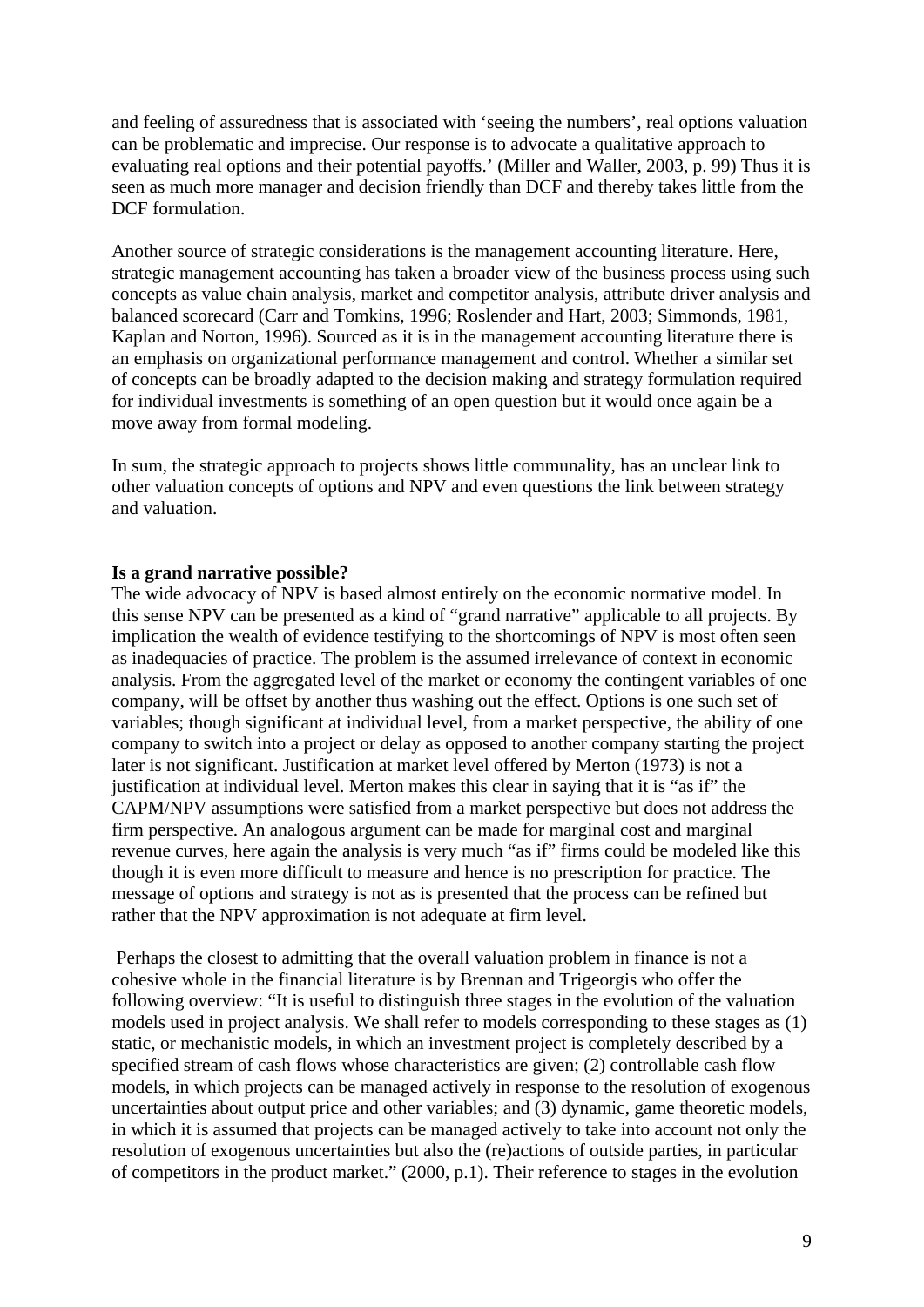is later described as a development of financial theory but as a comment on anything more than the literature the analysis is problematic. As noted above, textbooks struggle to make anything more than a casual link between the approaches.

A grand narrative has not arisen in the literature and indeed does not appear to be of any great concern. The essentially analytical approach of academics is content to accommodate comments such as, in relation to options, it : "undermines the theoretical foundation of standard neoclassical investment models" (Pindyck, 1991, p.1110) and still advocate NPV for valuation in practice. Its usefulness as a model at market level apparently outweighs the wealth of evidence as to its inadequacies at firm level.

#### **Concluding discussion**

The problem identified here is the persistent advocacy of NPV in spite of its failure to address developments that are essentially within its axiomatic structure – options and strategy. This leads to a form of equivocation in any writing that attempts to address the wider scope – NPV is almost always applicable but is almost always wrong because it does not account for delay, flexibility, irreversibility, competition, strategy, games or the results are not to be trusted unless they can be verified by other means. As the qualifications are ill defined in operational terms, the practitioner may justifiably feel confused in applying finance to project selection decisions using the literature as a guide. Over 50 years of advocacy of NPV with increasing rather than decreasing detractions within its own sphere requires a rethink of when it can and cannot be used. One suspects that the message of surveys in relation to project evaluation is broadly correct- a portfolio of relatively simple financial measures alongside concerns over dynamic risk management and strategy, but not NPV.

#### **References**

Abdel-Kader, M.G. and Dugdale, D. (1998). 'Investment in advanced manufacturing technology: a study of practice in large U.K. companies'. *Management Accounting Research*, 9 (3): 261 -284.

Arnold, G and Hatzopolous, P. D. (2000). 'The Theory Practice Gap in Capital Budgeting: evidence from the UK'. *Journal of Business Finance and Accounting,* 27,  $(5)$  &  $(6)$ : 603 – 626.

Bhimani, A. and Langfield-Smith K. (2007). 'Structure, formality and the importance of financial and non-financial information in strategy development and implementation'. *Management Accounting Research,* 18 (1): pp. 3–31.

Bhimani,A., Ncube,M. and Soonawalla, K. (2006). 'Intuition and Real Real options-Based Investment Appraisal: A Cross-National Study of Financial Executives'. *Journal of Applied Management Accounting Research,* 4 (2): 11- 33.

Blanning, R.W. and Reinig, B.A. (1998). 'Building Scenarios for Hong Kong Using EMS'. *Long Range Planning*, 31 (6): 900 – 910.

Bodie, Z., and Merton, R.C. (2000). *Finance,* Prentice Hall.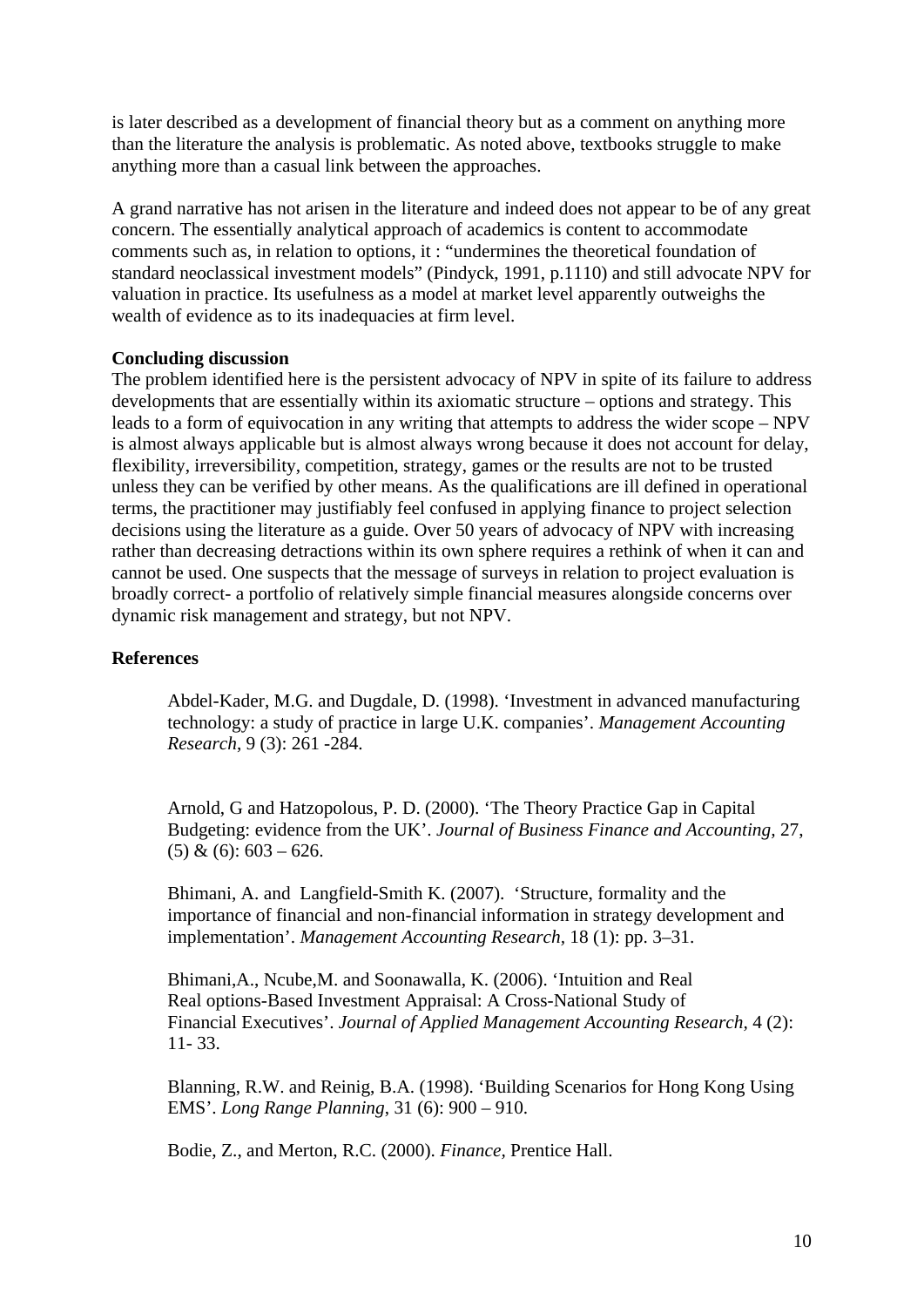Brigham, E.F. and Ehrhardt, M.C. (2005). '*Financial Management: Theory and Practice'* . 11<sup>th</sup> ed, Thomson

Brennan, M.J. and Schwartz, E.S. (1985). 'Evaluating Natural Resource Investments', *Journal of Business*. 58 (2): 135 – 157.

Brennan, M.J. and Trigeorgis, L. (2000). 'Real options, developments and New Contributions', 1 – 10, in '*Project Flexibility, Agency and Competition'*, Brennan, M.J. and Trigeorgis, L. (eds) OUP

Broyles, J. (2003), *Financial Management and Real options*, Wiley

Busby J. S. and Pitts C. G. C. (1997). 'Real options in practice: an exploratory survey of how finance officers deal with flexibility in capital appraisal' *Management Accounting Research.,* 8 (2): 169 – 186.

Cardinaels, E, Roodhoft, F. and Warlop, L. (2004). 'The Value of Activity – Based Costing in Competitive Pricing Decisions'. *Journal of Management Accounting Research,* 16: 133 – 148.

Carr, C and Tomkins, C (1998). 'Context, culture and the role of the finance function in strategic decisions, a comparative analysis of Britain, Germany, the U.S.A. and Japan'. *Management Accounting Research* 9 (2): 213-239.

Christenson, C. (1955). Construction of present value tables for use in evaluating capital investment opportunities'. *The Accounting Review*, 30 (4): 666 – 673.

Cochraine, J.H. (2001). *Asset Pricing.* Princeton.

Cooper, D.J. (1975). 'Rationality and Investment Appraisal'. *Accounting and Business Research*, (Summer): 198 – 202.

Dean, Joel (1951). Capital Budgeting, New York: Columbia University Press, 1951

Dickerson, P.J. (1965). 'Capital Budgeting Theory and Practice'. *California Management Review*, Fall: 53 – 60.

Dixit A.K. and Pyndyck, R.S. (1994) *Investment under Uncertainty*, Princeton University Press

Franklin, C.B. and Marshall, C.R. (1958). 'Puts and Calls: A Factual Survey'. *Journal of Finance*, 13 (1), 21 – 34.

Gamba, A. and Micalizzi, A. (2007). 'Product Development and Market Expansion: A Real options Model'. *Financial Management*, 36 (1): 91-112.

Geurts, Jac L., Duke, Richard D. A., Vermeulen Patrick A. M. (2007). 'Policy Gaming for Strategy and Change'. *Long Range Planning*, 40 (6): 535-558.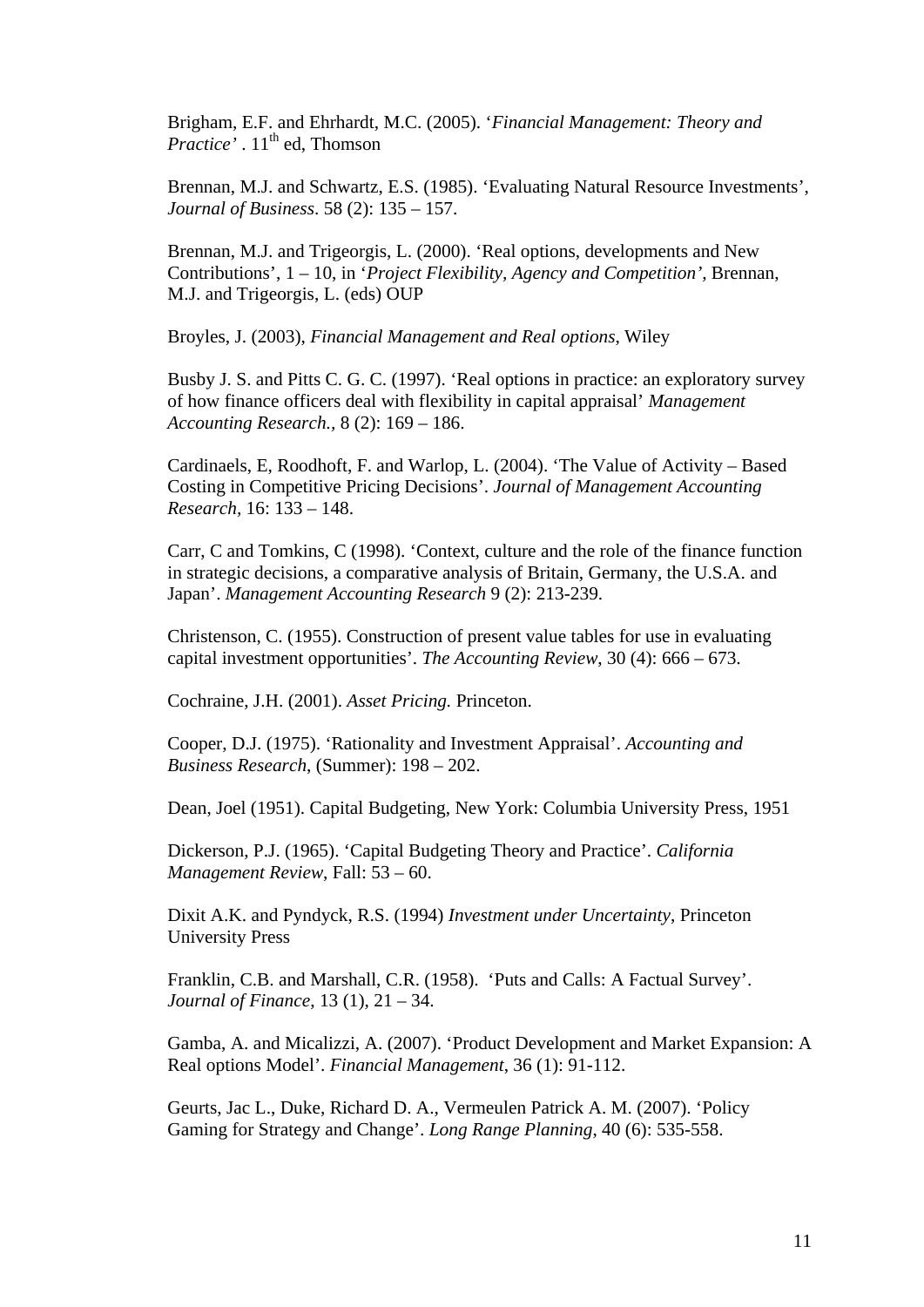Goldstein, R. (2005) *Incompleteness: the proof and paradox of Kurt Godel*, W. W. Norton & Co.

Grenadier, S.R. (2002). 'Option Exercise Games: An Application to the Equilibrium Investment Strategies of Firms'. *The Review of Financial Studies*, 15 (3): 691-721.

Haugen, R.A. (2001)., *Modern Investment Theory*, Prentice Hall.

Huss, W.R. and Honton, E.J. (1987). 'Scenario Planning – What Style Should You Use'. *Long Range Planning*, 20 (4): 21 – 29.

Joaquin, D.C. and Butler, K. C. (2000). Competitive Investment Decisions: A synthesis, 324 – 339. in '*Project Flexibility, Agency and Competition'*, Brennan, M.J. and Trigeorgis, L. (eds) OUP

Kaplan, R.S. and Norton, D.P. (2001). *The strategy –Focused Organization: How Balanced Scorecard Companies Thrive in the New Business Environment,* Boston, MA:Harvard Business School Press*.* 

Levi, M. (2009). '*Multinational Finance*', Routledge.

Lewin, C.G. (1981). 'Compound interest in the 17<sup>th</sup> Century'. *Journal of the Institute of Actuaries*, 108: 423-442.

Lyotard, J-F. (1979). 'The Postmodern Condition: A Report on Knowledge', MUP.

Magee, J. F. (1964). 'Decision Trees and Decision Making'. *Harvard Business Review*, 42 (4), July/August: 126 – 138.

Major, M, Hopper, T. (2005). 'Managers divided: Implementing ABC in a Portuguese telecommunications company'. *Management Accounting Research,* 16 (2): 205 – 229.

Merton, R.C. (1973). 'An Intertemporal Capital Asset Pricing Model'. *Econometrica*, 41 $(5)$ : 867 – 887.

Merton, R. C. (1998). 'Applications of Option-Pricing Theory: Twenty-Five Years Later', *The American Economic Review,* 323 – 349*.*

Miller, P. and O'Leary, Ted (2007). 'Mediating instruments and making markets: Capital budgeting, science and the economy'. *Accounting Organizations and Society,* 32 (7,8): 701-734.

Miller, Kent D., Waller, Gregory, H. (2003). 'Scenarios, Real options and Integrated Risk Management'. *Long Range Planning*, 36 (1): 93 – 107.

Myers, S.C. (1976). 'Determinants of Corporate Borrowing', *Working Paper 875 – 76,*  Sloan School of Management, M.I.T.

Myers, S.C. (1984). Finance Theory and Financial Strategy, *INTERFACES,* 14 (1), January-February: 126-137.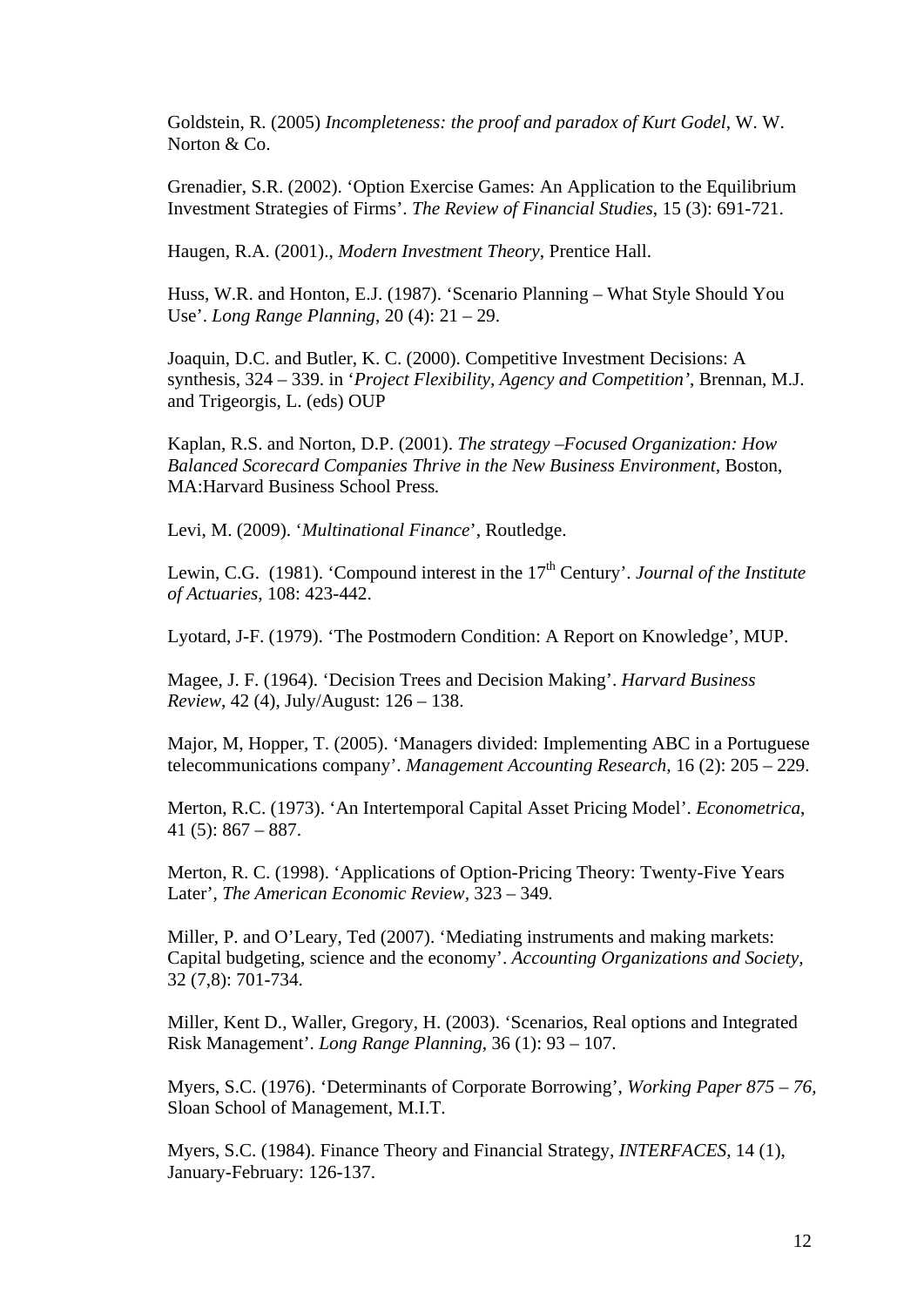Nawrocki, D. N. (1996) 'Apocalypse Revisited: Do You Know Where Your Optimizer Is at Night', Journal of Financial Planning, Vol. 9 Issue 6, p68-75

Pawlina, G. and Kort, Peter M. (2006). Real Options in an Asymmetric Duopoly: Who Benefits from Your Competitive Disadvantage? *Journal of Economics & Management Strategy.* 15 (1): 1-35.

O'Brien, F., Meadows, M. and Murtland, M. (2007). 'Creating and Using Scenarios – Exploring Alternative Possible Futures and their Impact on Strategic Decisions'*.* In *Supporting Strategy*, O'Brien, Dyson, R. (eds) Wiley: 211-247.

Pearson, G*.* (1986). 'The Strategic Discount Protecting New Business Projects Against DCF' *Long Range Planning,* 19 (1): 18-24.

Pindyck, Robert S. (1991). Irreversibility, Uncertainty, and Investment *Journal of Economic Literature*, 29 (3): 1110-1148.

Raiffa, H. (1967). *Decision Analysis: Introductory Lectures on Choices under Uncertainty*, Addison-Wesley.

Reimann Bernard C. (1990). Why Bother with Risk Adjusted Hurdle Rates?,*Long Range Planning*, 23 (3): 57- 65.

Roslender R., Hart S. J. (2003). 'In search of strategic management accounting: theoretical and field study perspectives', *Management Accounting Research,* 14 (3): 255–279.

Ross, S.A. Westerfield, R.W. and Jaffe, J.F. (1993). *Corporate Finance*, 3rd edn., Irwin.

Ryan, P.A., Ryan, G.P. (2002). 'Capital budgeting practices of the Fortune 1000: how have things changed?', *Journal of Business and Management*, 8 (4): 355-64.

Scapens, R. W. (2006) Understanding management accounting practices: A personal journey, British Accounting Review, 38, pp 1–30.

Scapens, R.W., Sale, J.T. and Tikkas P.A. (1982) Financial Control of Divisionalised Capital Investment (The Institute of Cost and Management Accountants)

Simmonds , K. (1981). 'Strategic management accounting', *Management Accounting ,*  59 (4):  $26 - 29$ .

Stonehill Arthur, and Nathanson, L. (1968). Capital Budgeting and the Multinational Corporation, *California Management Review*, 10 (4): 39 – 54.

Thomson, W. (2001) 'On the axiomatic method and its recent application to game theory and resource allocation', *Social Choice and Welfare*, 18, pp327 – 386.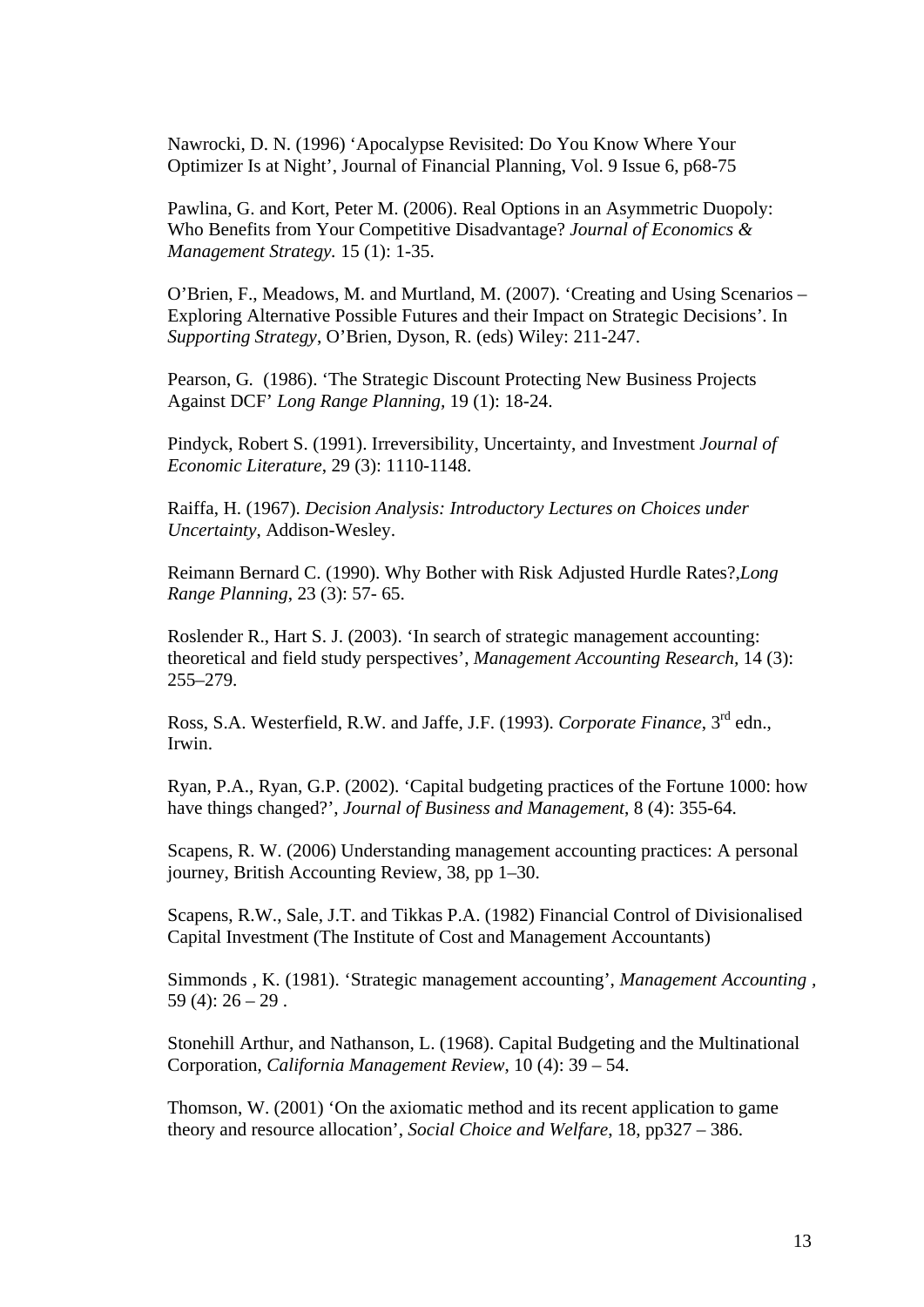Tomkins, C. and Carr, C. (1996). 'Reflections on the papers in this issue and a commentary on the state of Strategic Management Accounting', *Management Accounting Research*, 7 (2): 271 – 280.

Triantis, A. (2006) 'Realizing the Potential of Real Options: Does Theory Meet Practice? In Financial Strategy,  $2^{nd}$  ed<sup>n</sup>, Rutterford, J., Upton, M. and Kodwani, D. (eds), Wiley.

Van Cauwenbergh, A. Durinck, E. Martens, R. Laveren, E. and I. Bogaert (1996). 'On the role and function of formal analysis in strategic investment decision processes: results from an empirical study in Belgium' *Management Accounting Research*, 7 (2): 169-184.

van Putten Alexander B. and MacMillan Ian C. (2004). Making Real options Really Work, *Harvard Business Review,* December: 134 – 141.

Verbeeten, F.H.M. (2006). Do Organizations adopt sophisticated capital budgeting practices to deal with uncertainty in the investment decision? A research note, *Management Accounting Review*, 17 (1): 106 – 120.

Vernimmen, P., Quiry, P., Dallochio, M., Le Fur, Y. And Salvsi, A. (2005). *Corporate Finance: Theory and Practice*, Wiley.

Ziegler, A. (2004). *A Game Theory of Analysis of Options: Corporate Finance and Financial Intermediation in Continuous Time.* Springer Finance